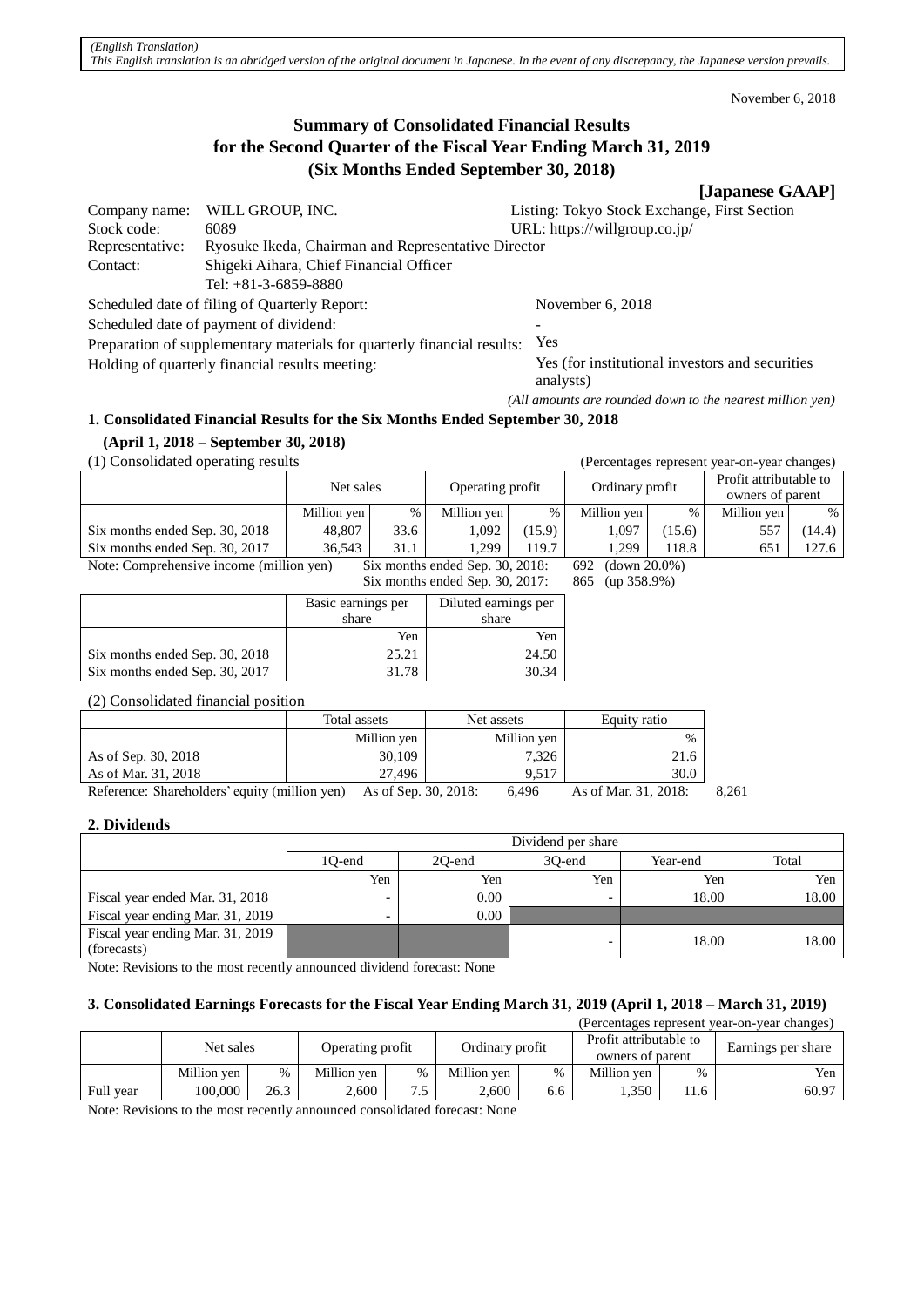### **\* Notes**

(1) Changes in significant subsidiaries during the period (changes in scope of consolidation): None

Newly added: - Excluded: -

(2) Application of special accounting methods for presenting quarterly consolidated financial statements: None

(3) Changes in accounting policies and accounting-based estimates, and restatements

- 1) Changes in accounting policies due to revisions in accounting standards, others: Yes
- 2) Changes in accounting policies other than 1) above: Yes
- 3) Changes in accounting-based estimates: Yes
- 4) Restatements: None
- Note: Subject to "changes in accounting policies that are difficult to distinguish from changes in accounting-based estimates" since the Company has revised its depreciation method starting in the first quarter of the current fiscal year. For more information, please refer to "2. Quarterly Consolidated Financial Statements and Notes, (4) Notes to Quarterly Consolidated Financial Statements, Changes in Accounting Policies that are Difficult to Distinguish from Changes in Accounting-based Estimates" on page 12.
- (4) Number of outstanding shares (common stock)
	- 1) Number of shares outstanding at the end of period (including treasury shares)

| As of Sep. 30, 2018:                                      | 22,158,000 shares | As of Mar. 31, 2018:            | 22,124,000 shares |
|-----------------------------------------------------------|-------------------|---------------------------------|-------------------|
| 2) Number of treasury shares at the end of period         |                   |                                 |                   |
| As of Sep. 30, 2018:                                      | $6,268$ shares    | As of Mar. 31, 2018:            | $6,168$ shares    |
| 3) Average number of shares outstanding during the period |                   |                                 |                   |
| Six months ended Sep. 30, 2018:                           | 22,134,046 shares | Six months ended Sep. 30, 2017: | 20,513,198 shares |

\* This quarterly financial report is not subject to quarterly review by certified public accountants or auditing firms.

\* Explanation of appropriate use of earnings forecasts and other special items

Forecasts of future performance in this report are based on assumptions judged to be valid and information available to the Company's management at the time the materials were prepared, but are not promises by the Company regarding future performance. Actual results may differ significantly from these forecasts for a number of reasons. Please refer to "1. Qualitative Information on Quarterly Consolidated Financial Performance, (3) Explanation of Consolidated Forecast and Other Forward-looking Statements" on page 5 for forecast assumptions and notes of caution for usage.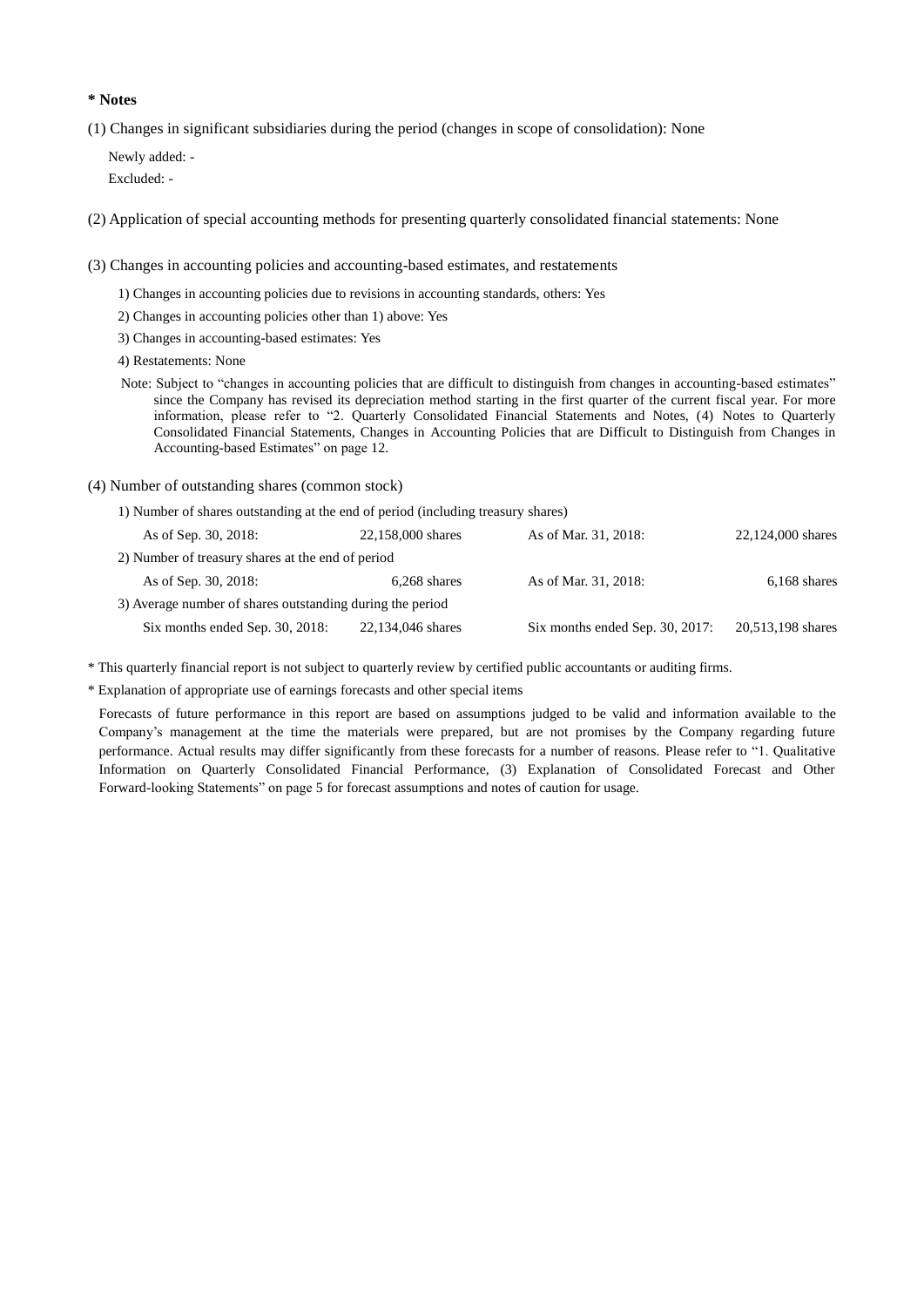# Contents of Attachments

| 1. Qualitative Information on Quarterly Consolidated Financial Performance       | $\overline{2}$ |
|----------------------------------------------------------------------------------|----------------|
| (1) Explanation of Results of Operations                                         | $\overline{c}$ |
| (2) Explanation of Financial Position                                            | $\overline{4}$ |
| (3) Explanation of Consolidated Forecast and Other Forward-looking Statements    | 5              |
| 2. Quarterly Consolidated Financial Statements and Notes                         | 6              |
| (1) Quarterly Consolidated Balance Sheet                                         | 6              |
| (2) Quarterly Consolidated Statements of Income and Comprehensive Income         | 8              |
| Quarterly Consolidated Statement of Income                                       | 8              |
| For the Six-month Period                                                         |                |
| Quarterly Consolidated Statement of Comprehensive Income                         | 9              |
| For the Six-month Period                                                         |                |
| (3) Quarterly Consolidated Statement of Cash Flows                               | 10             |
| (4) Notes to Quarterly Consolidated Financial Statements                         | 12             |
| Going Concern Assumption                                                         | 12             |
| Significant Changes in Shareholders' Equity                                      | 12             |
| Changes in Accounting Policies                                                   | 12             |
| Changes in Accounting Policies that are Difficult to Distinguish from Changes in |                |
| <b>Accounting-based Estimates</b>                                                | 12             |
| <b>Additional Information</b>                                                    | 12             |
| Segment and Other Information                                                    | 13             |
| <b>Business Combinations</b>                                                     | 14             |
| <b>Subsequent Events</b>                                                         | 15             |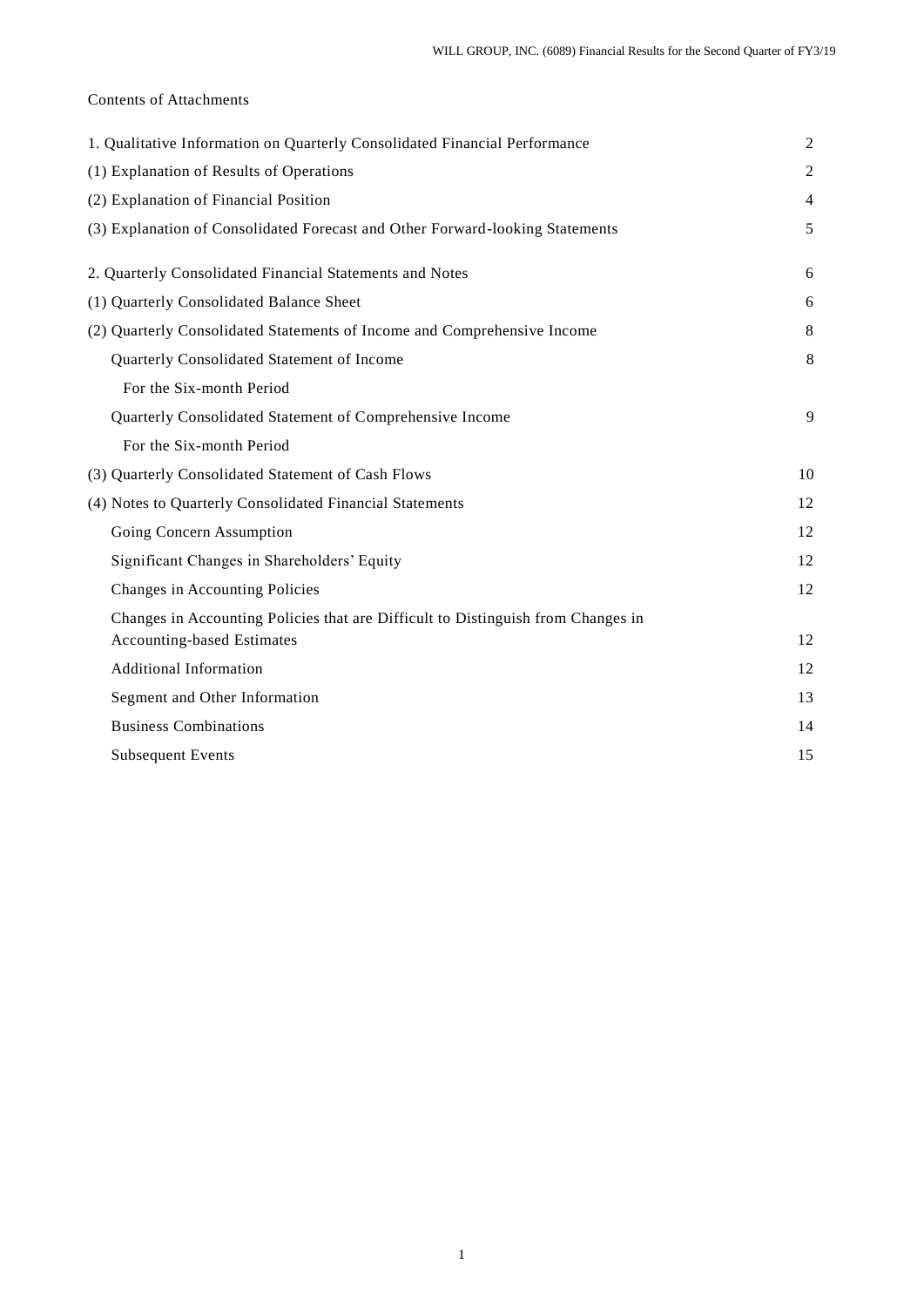#### **1. Qualitative Information on Quarterly Consolidated Financial Performance**

### **(1) Explanation of Results of Operations**

In the first half of the fiscal year ending March 31, 2019, there were expectations for a continuation of the slow recovery of the Japanese economy as the labor market, personal income and corporate earnings continue to improve. However, the outlook remains unclear due to several natural disasters in Japan and significant uncertainty about the global economy because of concerns about the economies of Asian emerging countries, trade problems, the effects of volatility in financial markets and other reasons. In Japan, there is strong demand in the human resources service market. The main reasons are a high job openings-to-applicants ratio (1.6), a persistent labor shortage and the enactment of working style reforms.

The Company and its group companies (the "Group") are guided by the mission of serving as an agent of change to bring about positive changes for individuals and organizations. By upgrading specialized skills in all our businesses, we worked on improving customer satisfaction and further differentiating our services. One goal is raising our in-store share, which is our temporary staffing and consignment workers as a percentage of all these workers at a client company. Another goal is expanding our operations to more areas of Japan and other countries. In addition, there were many activities to expand operations in the three strategic growth businesses: temporary staffing and permanent placement services in the nursing care field; permanent placement and other services in the Internet and IoT field; and overseas human resources services. In June 2018, C4 inc. became a consolidated subsidiary. This company provides temporary staffing and permanent placement services for construction management engineers to aim for growth in the construction sector. In Australia, Quay Appointments Pty Ltd., which has core strengths in providing temporary staffing services to government agencies, and two other companies became consolidated subsidiaries in September 2018.

For the first half of the fiscal year ending on March 31, 2019, the Company reported consolidated net sales of 48,807 million yen (up 33.6% year on year), operating profit of 1,092 million yen (down 15.9%), ordinary profit of 1,097 million yen (down 15.6%) and profit attributable to owners of parent of 557 million yen (down 14.4%). EBITDA (Operating profit + depreciation + amortization of goodwill) was 1,566 million yen (up 0.6%).

#### Results by business segment were as follows.

Categories used internally for managing performance were reexamined due to the increasing materiality of overseas operations. As a result, starting in the fiscal year that ended on March 31, 2018, the overseas human resources service business that was previously included in Others is a separate reportable segment called the "Overseas Human Resources Business."

In previous fiscal years, the HR Support Business for Startups, which includes the permanent placement of people in the Internet and IoT fields, was included in Others. Due to its increasing importance, the HR Support Business for Startups is a separate reportable segment beginning with the first quarter of the fiscal year ending on March 31, 2019. In addition, due to an organizational change, the Office Worker Temporary Staffing and Permanent Placement Business, which was included in Others, has been combined with the Call Center Outsourcing Business beginning with the first quarter of the fiscal year ending on March 31, 2019.

Prior-year segment information has been revised to reflect the new segment classification to permit comparisons.

#### Sales Outsourcing Business

Saint Media, Inc. provides store sales personnel and other categories of workers. In response to the consistently strong demand for sales personnel in the telecommunications field, this company concentrated on raising its in-store share at current client companies and capturing orders for consignment work. In order to expand business to fields other than telecommunications, Saint Media focused on expanding temporary staffing services for the apparel industry and capturing orders for temporary staffing and consignment work for sales promotion staff over a larger area. CreativeBank Inc. operates a sales promotion service. Orders were strong from large companies in the IT field for retail support and marketing campaigns as well as for private seminars and exhibitions for companies and joint activities with a large distributor (a trading company specializing in IT).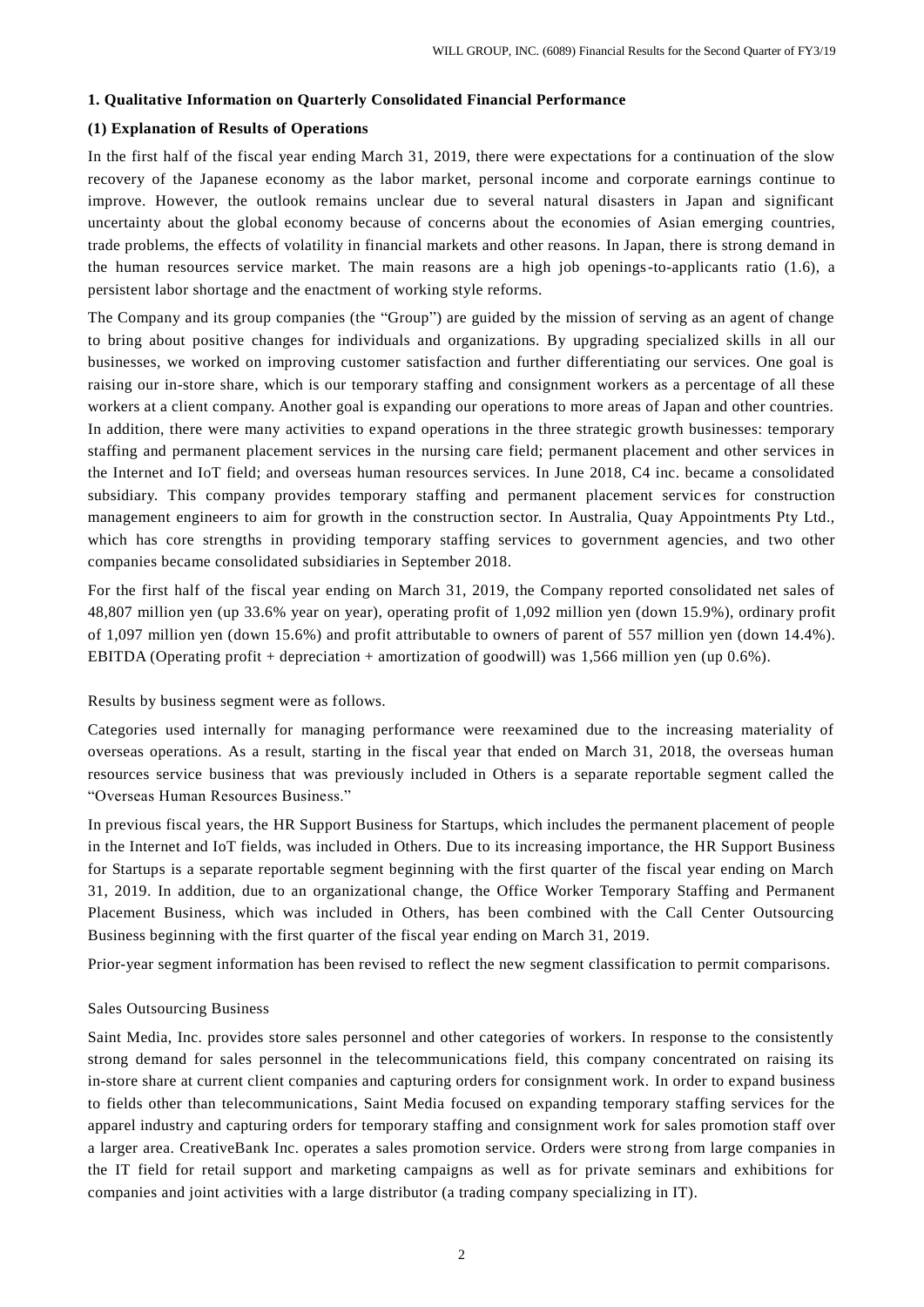First half earnings decreased mainly due to lower gross profit margin caused primarily by a decrease in telecommunications sector incentive payments and to higher personnel expenses associated with the expansion of sale and service locations for growth in market sectors other than telecommunications.

As a result, the segment recorded sales of 10,809 million yen (up 3.7% year on year) and segment profit of 638 million yen (down 29.7%).

#### Call Center Outsourcing Business

In the call center staffing service of Saint Media, activities focused on receiving more orders to meet the enormous demand for operators resulting from rapid growth in smartphone after-sales services and smartphone mail-order services. In the office human resources services sector, the business network for the call ce nter business was used to increase the size of orders and add more seniors to the temporary staffing workforce .

Earnings decreased mainly because of a decline in the gross profit margin caused primarily by a decrease in the number of people on assignments and an increase in mandatory employer contributions for social security programs for employees.

As a result, the segment recorded sales of 7,762 million yen (down 7.5% year on year) and segment profit of 284 million yen (down 33.2%).

#### Factory Outsourcing Business

FAJ, Inc. provides human resources services primarily to manufacturers. Food companies were the main source of growth in the volume of business. This was mainly a reflection of the solid demand for the production of prepared food items and for desserts and bento lunch boxes sold at convenience stores. FAJ worked on expanding to more areas of Japan and opened four facilities. Little Seeds Service, which became a consolidated subsidiary in September 2017, contributed to this segment's performance beginning in the first quarter as it continued to grow. In addition, there are many initiatives for growth in the cosmetics sector and other market sectors other than the food industry. This business also established alliances with two universities in Vietnam to increase channels for people to come to Japan for technical training. Activities are now under way to start an education program that gives people outside Japan the skills to work at companies in Japan and at overseas companies affiliated with Japanese companies.

Segment profit increased as the contribution to earnings from higher sales outweighed the negative effects of a lower gross profit margin caused by higher wages for staff and growth in personnel expenses to support the expansion of sales activities to more areas of Japan.

As a result, the segment recorded sales of 9,813 million yen (up 28.1% year on year) and segment profit of 424 million yen (up 1.1%).

#### Care Support Business

Saint Media continued to enlarge its service network for nursing care human resources services by opening three offices to expand the network to 47 locations. To increase the number of people on assignments, there were also measures to increase the use of people with little or no experience and people who want to work but do not want a full time job. Activities included more follow-up support for people on assignments and ideas about different ways client companies can use workers. Another goal is reexamining contract terms with current customers in order to improve the gross profit margin. WILL Care Academy, established for strengthening training programs for people who work at nursing care facilities, including people who do belong to the Group company, expanded its locations to three in the Tokyo area.

Although there were up-front investments for opening offices and other activities and an increase in recruiting expenses, this business is making steady progress toward becoming profitable as the gross profit margin improved.

As a result, the segment recorded sales of 4,353 million yen (up 29.9% year on year) and segment profit of 28 million yen (compared with segment loss of 40 million yen one year earlier).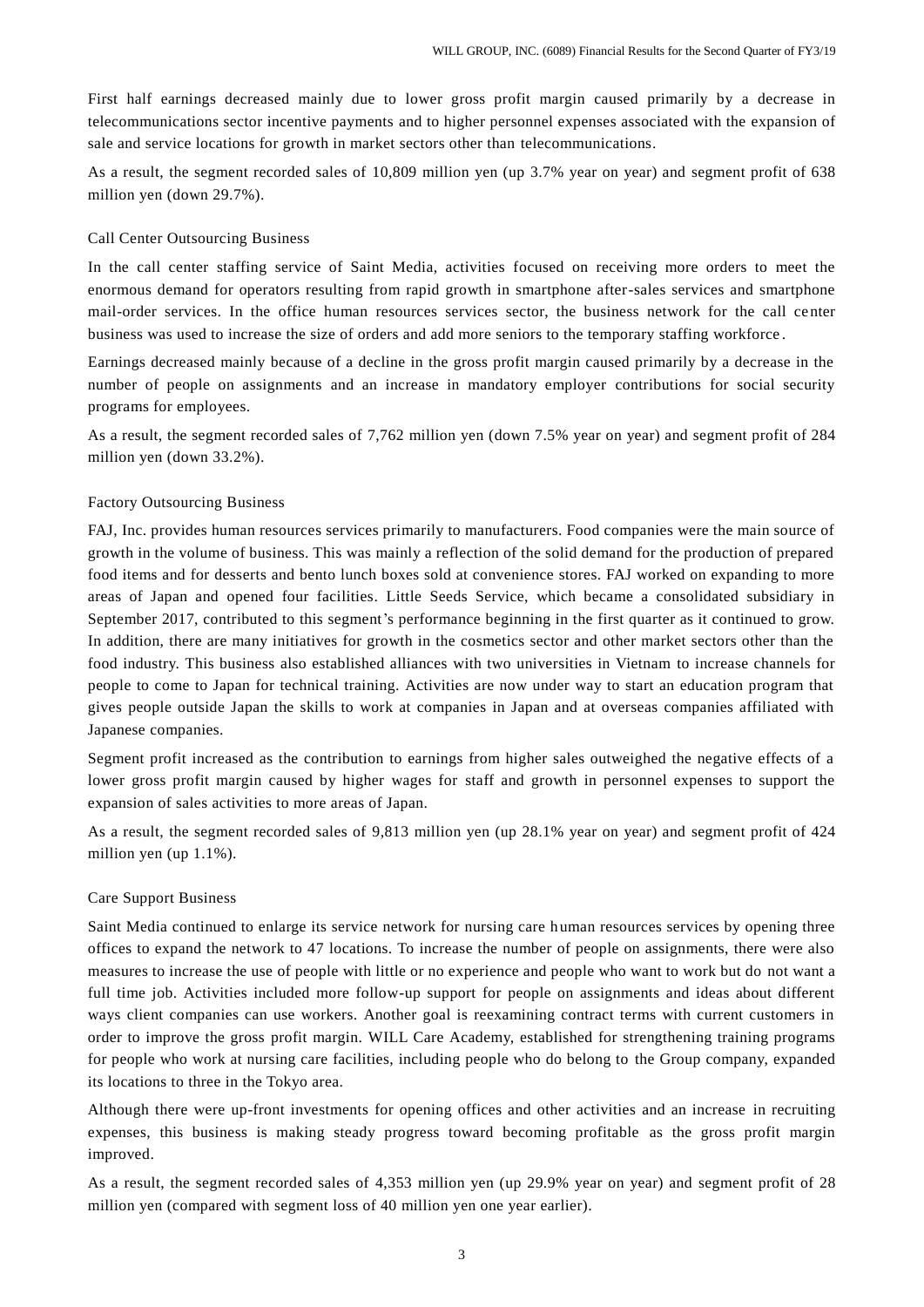### Overseas Human Resources Business

Operations outside Japan are in the ASEAN regions and Oceania. In this segment, consolidated subsidiaries in Singapore and Australia performed well. DFP Recruitment Holdings Pty Ltd, which became a consolidated subsidiary in January 2018, also made a contribution to consolidated sales and earnings from the beginning of the current fiscal year. This company is engaged in human resources services for office work and call center operations in Australia.

Earnings increased because of the growth of this business.

As a result, the segment recorded sales of 12,100 million yen (up 132.2% year on year) and segment profit of 465 million yen (up 138.0%).

#### HR Support Business for Startups

Advances in the fields of artificial intelligence and the IoT are creating many types of new services. Demand for human resources support specifically for these fields is growing as a result. This business hired more consultants to provide this support to start-up companies. In addition, this business launched STARTUP DB, an information platform devoted solely to constant advances taking place in growing industries.

Earnings increased because of the growth of this business.

As a result, the segment recorded sales of 536 million yen (up 59.1% year on year) and segment profit of 134 million yen (up 17.1%).

### **Others**

Current business operations, such as temporary staffing for assistant foreign language teachers and temporary and permanent placement services for nursery school personnel, continued to grow. There were also up -front investments for media for the placement of part-time foreign workers in Japan, a recruiting agency service for companies, and other new businesses. During the first quarter, this business sold Tech Residence, an apartment building for IT engineers and creators. In addition, C4 inc., which became a consolidated subsidiary in June 2018, made a contribution to consolidated sales and earnings from the second quarter. This company provides temporary staffing and permanent placement services for construction management engineers.

As a result, the segment recorded sales of 3,431 million yen (up 194.6% year on year) and segment profit of 20 million yen (compared with segment loss of 79 million yen one year earlier).

#### **(2) Explanation of Financial Position**

Starting with the beginning of the first quarter of the current fiscal year, WILL GROUP has applied the "Partial Amendments to Accounting Standard for Tax Effect Accounting" (Accounting Standards Board of Japan (ASBJ) Statement No. 28, February 16, 2018) and other related pronouncements. Prior-year figures have been adjusted retroactively to conform with this accounting standard in order to facilitate comparisons and analysis.

### 1) Assets, Liabilities and Net Assets

Assets

Current assets at the end of the second quarter were 22,021 million yen, down 324 million yen from the end of the previous fiscal year. This was mainly due to a decrease of 1,910 million yen in cash and deposits while there was an increase of 1,481 million yen in notes and accounts receivable-trade.

Non-current assets were 8,088 million yen at the end of the second quarter, up 2,937 million yen from the end of the previous fiscal year. This was mainly due to an increase of 2,515 million yen in intangible assets because of an increase in goodwill resulting from acquisition of shares of C4 inc., Quay Appointments Pty Ltd. and two other companies, and increases of 230 million yen in property, plant and equipment and 191 million yen in investments and other assets.

As a result, total assets increased 2,612 million yen from the end of the previous fiscal year to 30,109 million yen.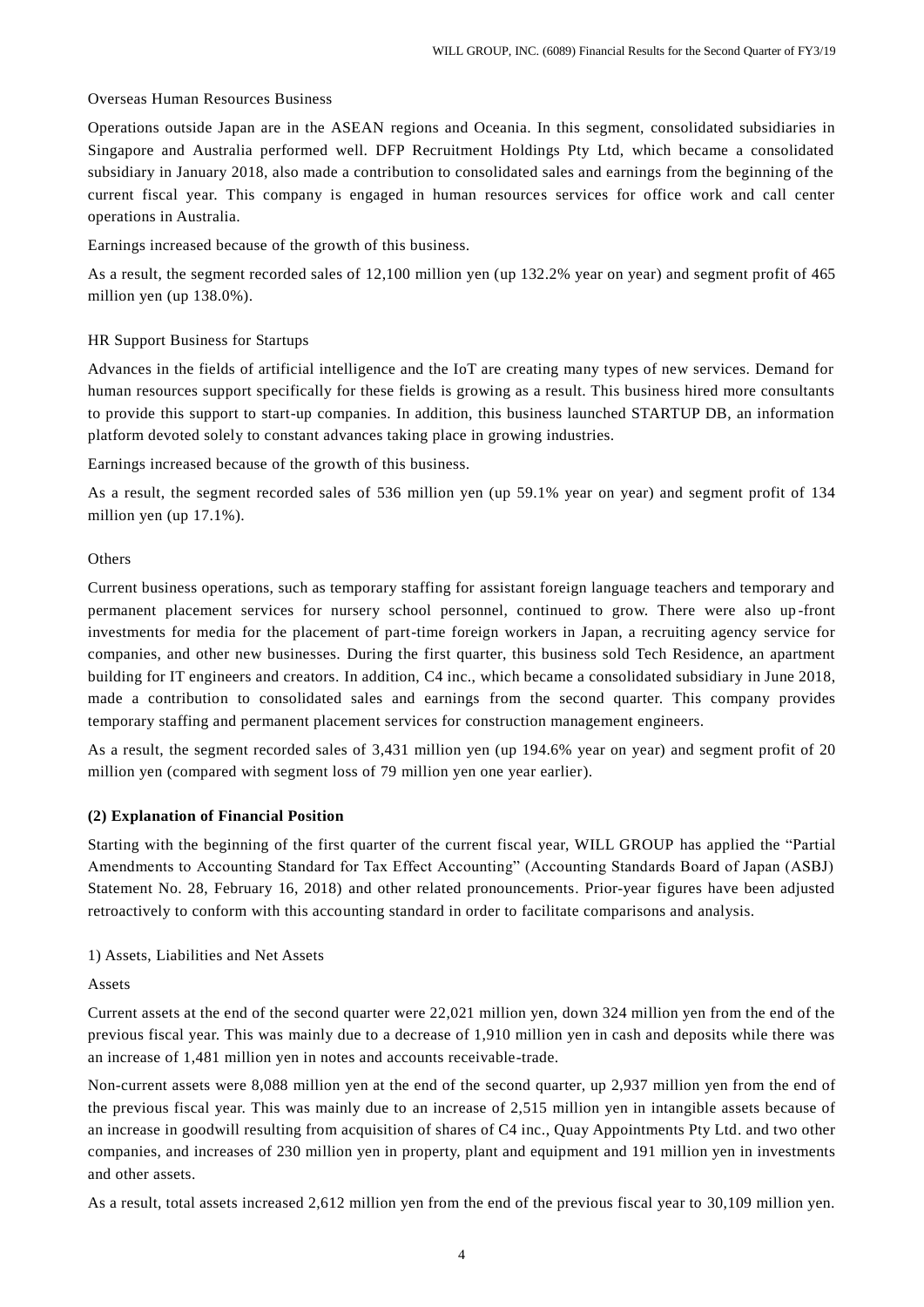## Liabilities

Current liabilities at the end of the second quarter was 16,936 million yen, up 1,401 million yen from the end of the previous fiscal year. This was mainly due to increases of 1,048 million yen in current portion of long-term loans payable, 208 million yen in accounts payable-other, and 196 million yen in provision for bonuses, while there was a decrease of 314 million yen in short-term loans payable.

Non-current liabilities was 5,847 million yen at the end of the second quarter, up 3,401 million yen from the end of the previous fiscal year. This was mainly due to a 3,397 million yen increase in long-term loans payable.

As a result, total liabilities increased 4,803 million yen from the end of the previous fiscal year to 22,783 million yen.

## Net assets

Net assets at the end of the second quarter was 7,326 million yen, down 2,190 million yen from the end of the previous fiscal year. This was mainly because of decreases of 1,958 million yen in capital surplus due to change in equity associated with additional purchase of shares of consolidated subsidiaries and 451 million yen in non-controlling interests, while there was an increase of 159 million yen in retained earnings.

Consequently, the equity ratio was 21.6% compared with 30.0% at the end of the previous fiscal year.

## 2) Cash Flows

Cash and cash equivalents as of September 30, 2018 amounted to 7,249 million yen, a decrease of 1,910 million yen over the end of the previous fiscal year. The cash flow components during the first half and the main reasons for changes are described below.

## Cash flows from operating activities

Net cash provided by operating activities was 737 million yen. This was mainly due to profit before income taxes of 1,121 million yen, amortization of goodwill of 340 million yen, and an increase in provision for bonuses of 178 million yen, while there were income taxes paid of 605 million yen and an increase in notes and accounts receivable-trade of 473 million yen.

## Cash flows from investing activities

Net cash used in investing activities was 3,459 million yen. This was mainly due to purchase of shares of subsidiaries resulting in change in scope of consolidation of 2,650 million yen, purchase of property, plant and equipment of 354 million yen, purchase of investment securities of 222 million yen, and purchase of intangible assets of 216 million yen.

#### Cash flows from financing activities

Net cash provided by financing activities was 822 million yen. This was mainly due to proceeds from long-term loans payable of 5,024 million yen, while there were payments from changes in ownership interests in subsidiaries that do not result in change in scope of consolidation of 2,627 million yen, repayments of long-term loans payable of 594 million yen, cash dividends paid of 397 million yen, and a net decrease in short-term loans payable of 366 million yen.

### **(3) Explanation of Consolidated Forecast and Other Forward-looking Statements**

There are no revisions to the consolidated earnings forecast for the fiscal year ending March 31, 2019, which was announced on May 11, 2018. Forecasts are based on information currently available to the Company. Actual performance may differ from these forecasts for a number of reasons.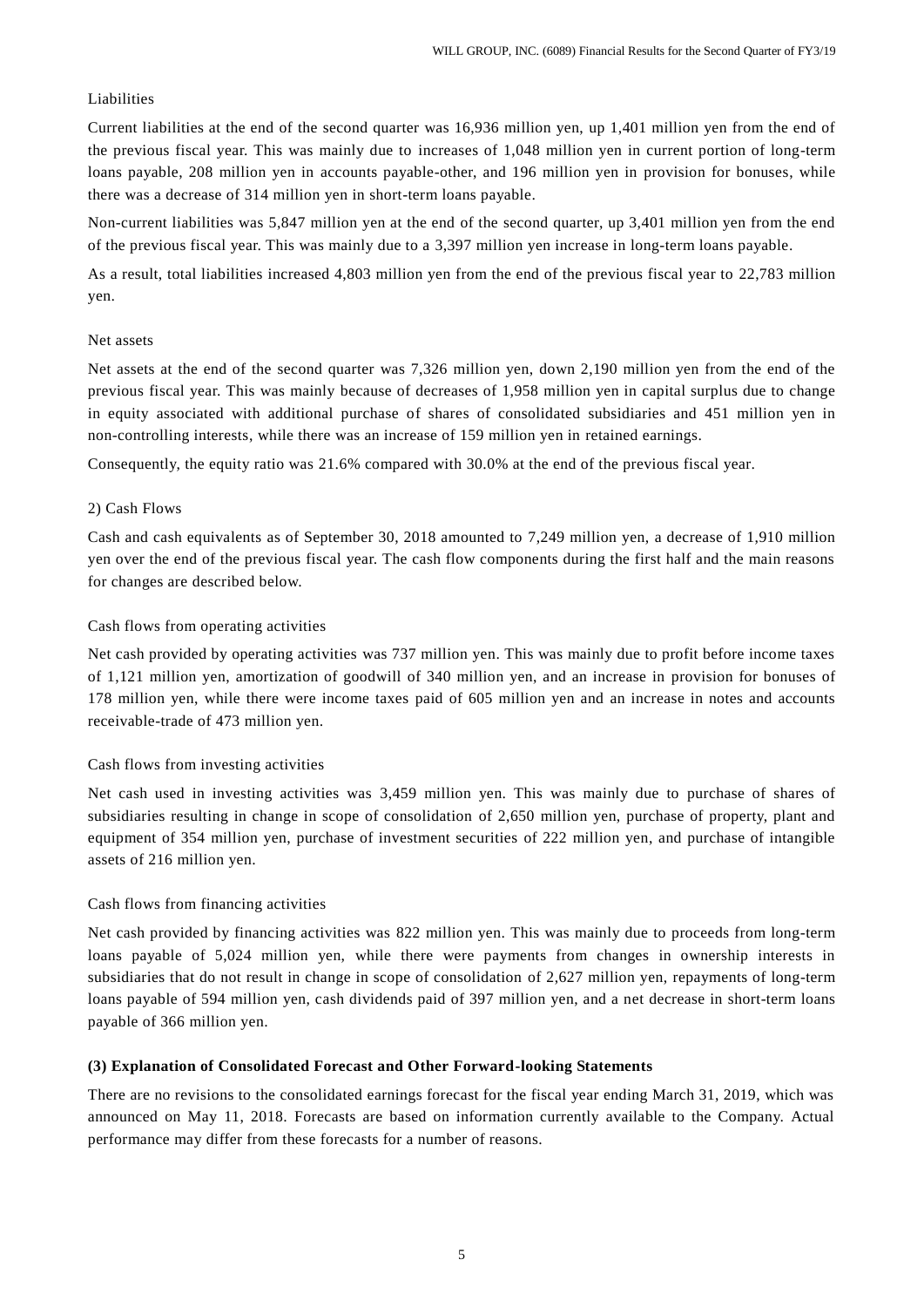# **2. Quarterly Consolidated Financial Statements and Notes**

# **(1) Quarterly Consolidated Balance Sheet**

|                                                    |                       | (Millions of yen)        |
|----------------------------------------------------|-----------------------|--------------------------|
|                                                    | FY3/18                | Second quarter of FY3/19 |
|                                                    | (As of Mar. 31, 2018) | (As of Sep. 30, 2018)    |
| Assets                                             |                       |                          |
| Current assets                                     |                       |                          |
| Cash and deposits                                  | 9,236                 | 7,325                    |
| Notes and accounts receivable-trade                | 11,661                | 13,143                   |
| Real estate for sale                               | 305                   | 488                      |
| Work in process                                    | 190                   | 357                      |
| Real estate for sale in process                    | 551                   | 202                      |
| Other                                              | 410                   | 521                      |
| Allowance for doubtful accounts                    | (10)                  | (19)                     |
| Total current assets                               | 22,345                | 22,021                   |
| Non-current assets                                 |                       |                          |
| Property, plant and equipment                      | 958                   | 1,188                    |
| Intangible assets                                  |                       |                          |
| Goodwill                                           | 2,234                 | 4,589                    |
| Other                                              | 419                   | 580                      |
| Total intangible assets                            | 2,654                 | 5,169                    |
| Investments and other assets                       |                       |                          |
| Investment securities                              | 333                   | 454                      |
| Deferred tax assets                                | 641                   | 667                      |
| Other                                              | 566                   | 618                      |
| Allowance for doubtful accounts                    | (2)                   | (9)                      |
| Total investments and other assets                 | 1,538                 | 1,730                    |
| Total non-current assets                           | 5,151                 | 8,088                    |
| Total assets                                       | 27,496                | 30,109                   |
| Liabilities                                        |                       |                          |
| Current liabilities                                |                       |                          |
| Accounts payable-trade                             | 628                   | 462                      |
| Short-term loans payable                           | 3,102                 | 2,787                    |
| Current portion of long-term loans payable         | 828                   | 1,876                    |
| Accounts payable-other                             | 6,341                 | 6,549                    |
| Accrued expenses                                   | 1,130                 | 1,309                    |
| Income taxes payable                               | 451                   | 335                      |
| Accrued consumption taxes                          | 1,356                 | 1,518                    |
| Provision for bonuses                              | 564                   | 761                      |
| Provision for refund of permanent placement income | 30                    | 36                       |
| Provision for office transfer loss                 | $\mathbf{0}$          |                          |
| Other                                              | 1,099                 | 1,296                    |
| Total current liabilities                          | 15,534                | 16,936                   |
| Non-current liabilities                            |                       |                          |
| Long-term loans payable                            | 2,417                 | 5,815                    |
| Net defined benefit liability                      | 4                     | 4                        |
| Deferred tax liabilities                           | 7                     | 7                        |
| Other                                              | 15                    | 19                       |
| Total non-current liabilities                      | 2,445                 | 5,847                    |
| Total liabilities                                  | 17,979                | 22,783                   |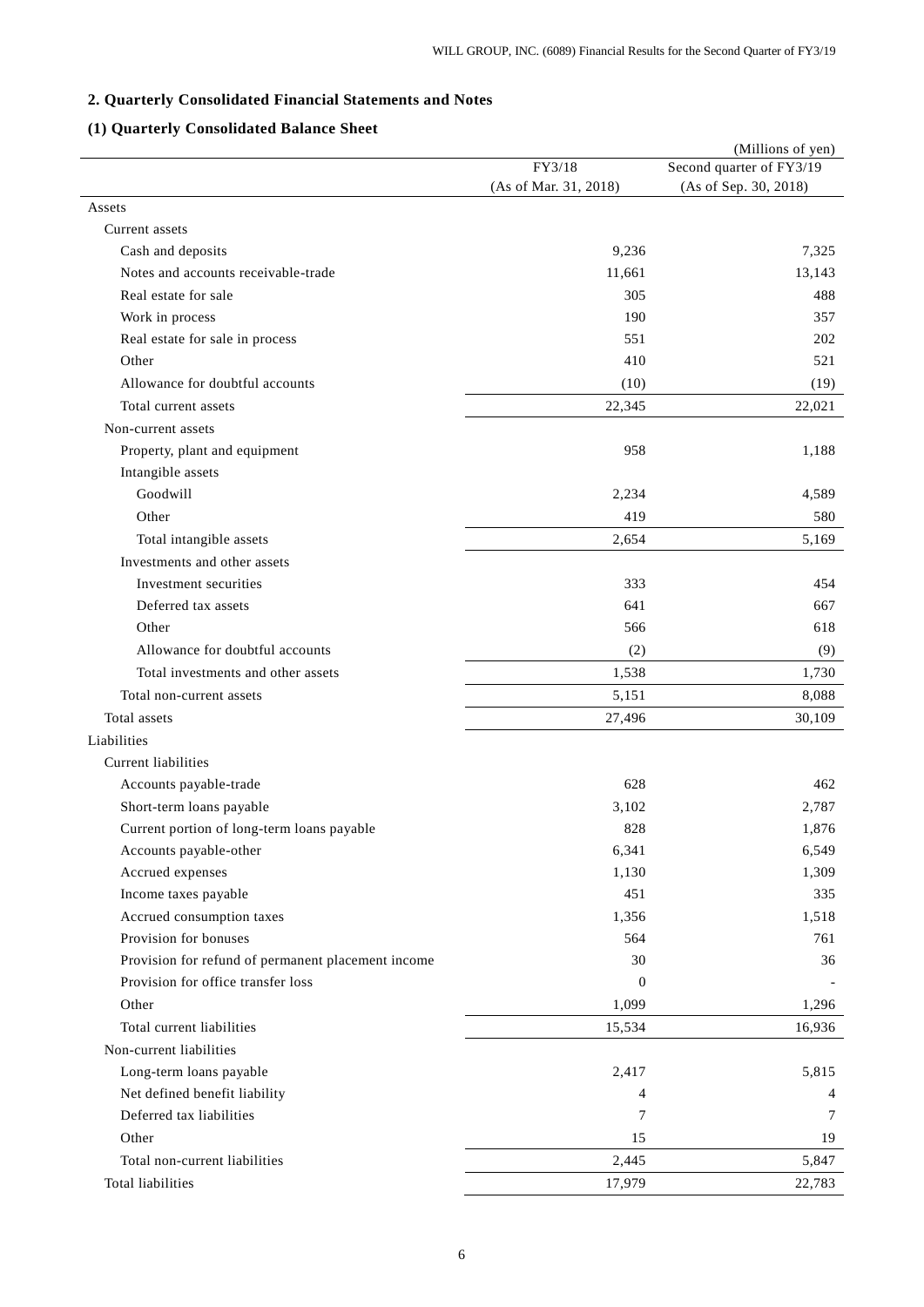|                                                       |                       | (Millions of yen)        |
|-------------------------------------------------------|-----------------------|--------------------------|
|                                                       | FY3/18                | Second quarter of FY3/19 |
|                                                       | (As of Mar. 31, 2018) | (As of Sep. 30, 2018)    |
| Net assets                                            |                       |                          |
| Shareholders' equity                                  |                       |                          |
| Capital stock                                         | 1,993                 | 2,000                    |
| Capital surplus                                       | 2,445                 | 486                      |
| Retained earnings                                     | 3,960                 | 4,120                    |
| Treasury shares                                       | (2)                   | (2)                      |
| Total shareholders' equity                            | 8,396                 | 6,604                    |
| Accumulated other comprehensive income                |                       |                          |
| Valuation difference on available-for-sale securities | $\Omega$              | (1)                      |
| Deferred gains or losses on hedges                    |                       | (3)                      |
| Foreign currency translation adjustment               | (135)                 | (103)                    |
| Total accumulated other comprehensive income          | (134)                 | (108)                    |
| Share acquisition rights                              | 157                   | 182                      |
| Non-controlling interests                             | 1,098                 | 647                      |
| Total net assets                                      | 9,517                 | 7,326                    |
| Total liabilities and net assets                      | 27,496                | 30,109                   |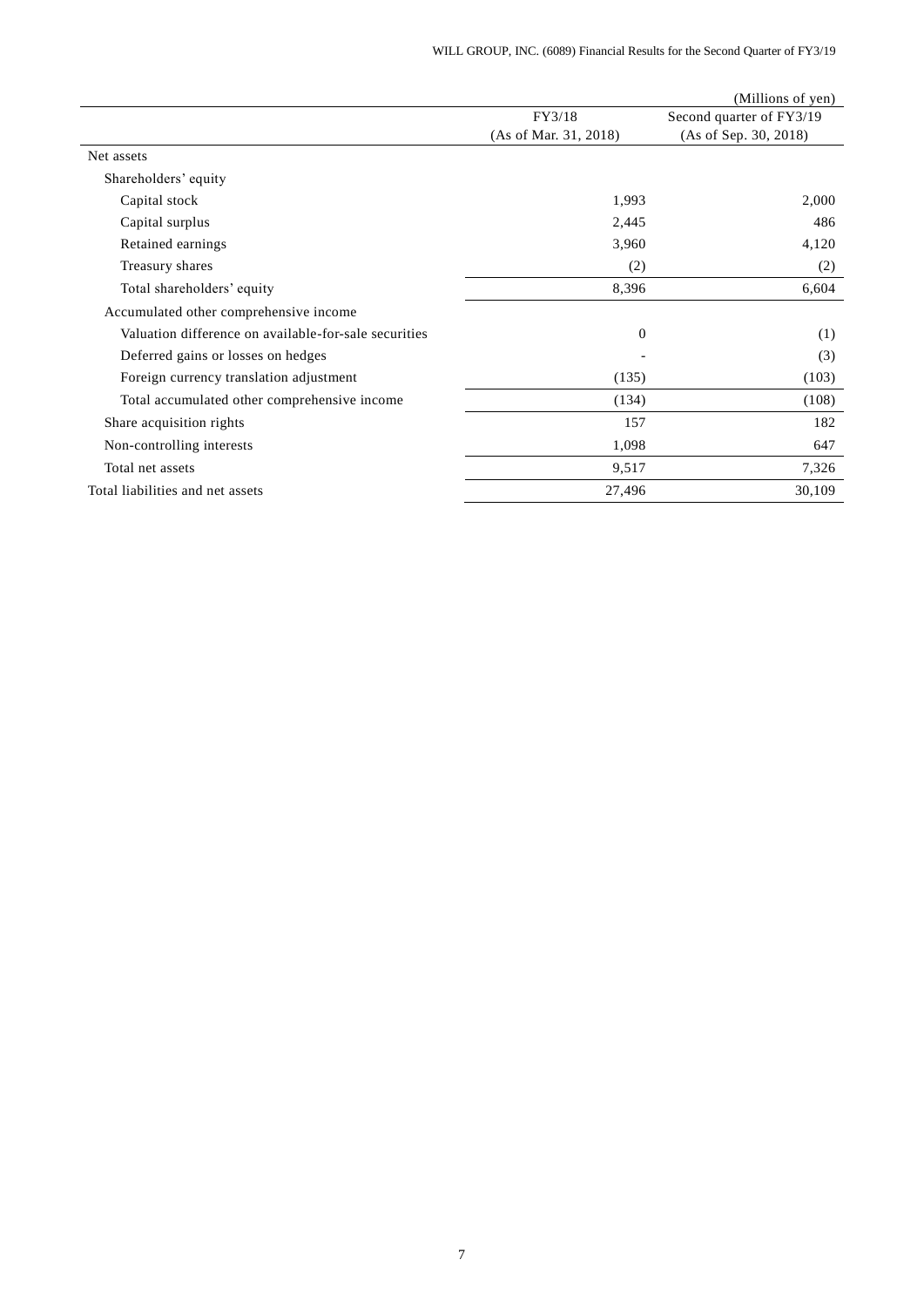# **(2) Quarterly Consolidated Statements of Income and Comprehensive Income**

# **Quarterly Consolidated Statement of Income (For the Six-month Period)**

|                                                        |                                  | (Millions of yen)                |
|--------------------------------------------------------|----------------------------------|----------------------------------|
|                                                        | First six months of FY3/18       | First six months of FY3/19       |
|                                                        | $(Apr. 1, 2017 - Sep. 30, 2017)$ | $(Apr. 1, 2018 - Sep. 30, 2018)$ |
| Net sales                                              | 36,543                           | 48,807                           |
| Cost of sales                                          | 29,010                           | 39,013                           |
| Gross profit                                           | 7,532                            | 9,794                            |
| Selling, general and administrative expenses           | 6,233                            | 8,702                            |
| Operating profit                                       | 1,299                            | 1,092                            |
| Non-operating income                                   |                                  |                                  |
| Interest income                                        | 1                                | 1                                |
| Subsidy income                                         | 21                               | 28                               |
| Other                                                  | 7                                | 6                                |
| Total non-operating income                             | 31                               | 37                               |
| Non-operating expenses                                 |                                  |                                  |
| Interest expenses                                      | 9                                | 24                               |
| Share issuance cost                                    | 13                               |                                  |
| Other                                                  | 8                                | 7                                |
| Total non-operating expenses                           | 31                               | 32                               |
| Ordinary profit                                        | 1,299                            | 1,097                            |
| Extraordinary income                                   |                                  |                                  |
| Gain on sales of investment securities                 | 10                               |                                  |
| Gain on sales of shares of subsidiaries and associates |                                  | 24                               |
| Other                                                  | $\boldsymbol{0}$                 |                                  |
| Total extraordinary income                             | 10                               | 24                               |
| <b>Extraordinary losses</b>                            |                                  |                                  |
| Loss on sales of non-current assets                    | $\boldsymbol{0}$                 |                                  |
| Loss on retirement of non-current assets               | $\theta$                         | $\overline{0}$                   |
| Loss on valuation of investment securities             | 21                               |                                  |
| Office transfer loss                                   | 1                                | 0                                |
| Provision of allowance for office transfer loss        | $\overline{0}$                   |                                  |
| Total extraordinary losses                             | 23                               | $\overline{0}$                   |
| Profit before income taxes                             | 1,286                            | 1,121                            |
| Income taxes-current                                   | 560                              | 452                              |
| Income taxes-deferred                                  | (54)                             | (6)                              |
| Total income taxes                                     | 505                              | 445                              |
| Profit                                                 | 781                              | 675                              |
| Profit attributable to non-controlling interests       | 129                              | 117                              |
| Profit attributable to owners of parent                | 651                              | 557                              |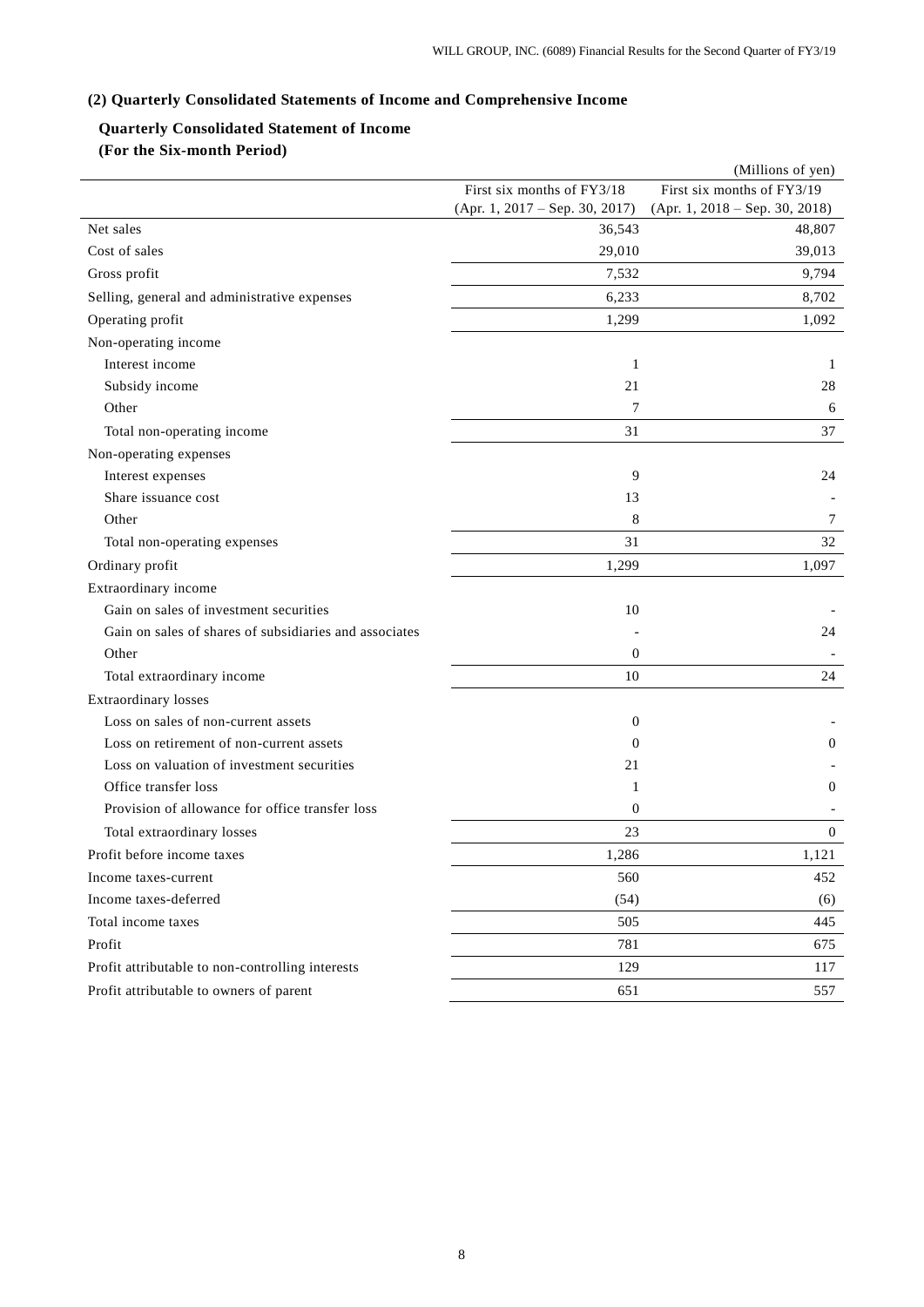# **Quarterly Consolidated Statement of Comprehensive Income**

**(For the Six-month Period)**

|                                                                   |                                  | (Millions of yen)                |
|-------------------------------------------------------------------|----------------------------------|----------------------------------|
|                                                                   | First six months of FY3/18       | First six months of FY3/19       |
|                                                                   | $(Apr. 1, 2017 - Sep. 30, 2017)$ | $(Apr. 1, 2018 - Sep. 30, 2018)$ |
| Profit                                                            | 781                              | 675                              |
| Other comprehensive income                                        |                                  |                                  |
| Valuation difference on available-for-sale securities             | $\theta$                         | (2)                              |
| Deferred gains or losses on hedges                                |                                  | (3)                              |
| Foreign currency translation adjustment                           | 83                               | 22                               |
| Total other comprehensive income                                  | 84                               | 17                               |
| Comprehensive income                                              | 865                              | 692                              |
| Comprehensive income attributable to                              |                                  |                                  |
| Comprehensive income attributable to owners of parent             | 721                              | 584                              |
| Comprehensive income attributable to non-controlling<br>interests | 144                              | 108                              |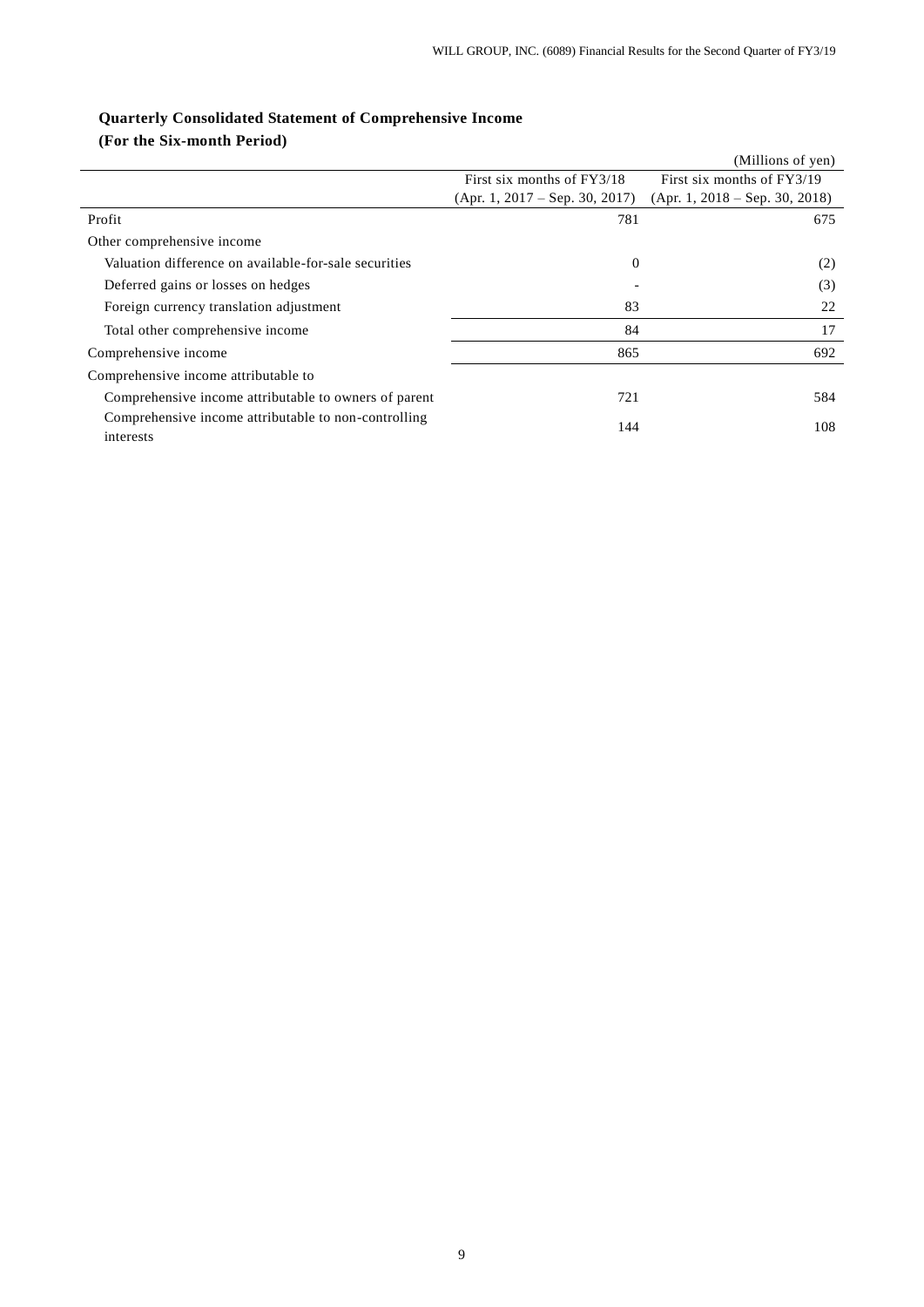# **(3) Quarterly Consolidated Statement of Cash Flows**

|                                                                                     |                            | (Millions of yen)                                             |
|-------------------------------------------------------------------------------------|----------------------------|---------------------------------------------------------------|
|                                                                                     | First six months of FY3/18 | First six months of FY3/19                                    |
|                                                                                     |                            | (Apr. 1, 2017 – Sep. 30, 2017) (Apr. 1, 2018 – Sep. 30, 2018) |
| Cash flows from operating activities                                                |                            |                                                               |
| Profit before income taxes                                                          | 1,286                      | 1,121                                                         |
| Depreciation                                                                        | 100                        | 133                                                           |
| Amortization of goodwill                                                            | 157                        | 340                                                           |
| Share-based compensation expenses                                                   | 31                         | 25                                                            |
| Increase (decrease) in provision for bonuses                                        | 122                        | 178                                                           |
| Increase (decrease) in allowance for doubtful accounts                              | (6)                        | 16                                                            |
| Increase (decrease) in provision for refund of permanent                            | 4                          | 6                                                             |
| placement income                                                                    |                            |                                                               |
| Increase (decrease) in provision for office transfer loss                           | $\theta$                   | (0)                                                           |
| Increase (decrease) in net defined benefit liability                                |                            | (0)                                                           |
| Interest and dividend income                                                        | 1                          | (1)                                                           |
| Interest expenses                                                                   | 9                          | 24                                                            |
| Loss (gain) on sales of non-current assets                                          | $\mathbf{0}$               |                                                               |
| Loss (gain) on valuation of investment securities                                   | 21                         |                                                               |
| Loss (gain) on sales of investment securities                                       | (10)                       |                                                               |
| Loss (gain) on sales of shares of subsidiaries and                                  |                            | (24)                                                          |
| associates                                                                          |                            |                                                               |
| Loss on retirement of non-current assets                                            | $\theta$                   | $\overline{0}$                                                |
| Office transfer loss                                                                | 1                          | $\Omega$                                                      |
| Decrease (increase) in notes and accounts receivable-trade                          | 92                         | (473)                                                         |
| Decrease (increase) in real estate for sale in process                              | (50)                       | 349                                                           |
| Decrease (increase) in real estate for sale                                         | (2)                        | (183)                                                         |
| Decrease (increase) in inventories                                                  | (32)                       | (167)                                                         |
| Increase (decrease) in notes and accounts payable-trade                             | (84)                       | (198)                                                         |
| Increase (decrease) in accounts payable-other                                       | 405                        | (134)                                                         |
| Increase (decrease) in accrued expenses                                             | 475                        | 74                                                            |
| Increase (decrease) in deposits received                                            | 480                        | 126                                                           |
| Increase (decrease) in accrued consumption taxes                                    | 251                        | 53                                                            |
| Other, net                                                                          | 37                         | 99                                                            |
| Subtotal                                                                            | 3,291                      | 1,367                                                         |
| Interest and dividend income received                                               | (1)                        | 1                                                             |
| Interest expenses paid                                                              | (9)                        | (25)                                                          |
| Income taxes paid                                                                   | (517)                      | (605)                                                         |
| Net cash provided by (used in) operating activities                                 | 2,763                      | 737                                                           |
|                                                                                     |                            |                                                               |
| Cash flows from investing activities                                                |                            |                                                               |
| Purchase of property, plant and equipment                                           | (167)                      | (354)                                                         |
| Proceeds from sales of property, plant and equipment                                |                            | 15                                                            |
| Purchase of intangible assets                                                       | (128)                      | (216)                                                         |
| Purchase of investment securities                                                   | (122)                      | (222)                                                         |
| Proceeds from sales of investment securities                                        | 15                         | 72                                                            |
| Purchase of shares of subsidiaries resulting in change in                           | (335)                      | (2,650)                                                       |
| scope of consolidation<br>Payments for sales of shares of subsidiaries resulting in |                            |                                                               |
| change in scope of consolidation                                                    |                            | (57)                                                          |
| Other, net                                                                          | (69)                       | (45)                                                          |
| Net cash provided by (used in) investing activities                                 | (808)                      | (3, 459)                                                      |
|                                                                                     |                            |                                                               |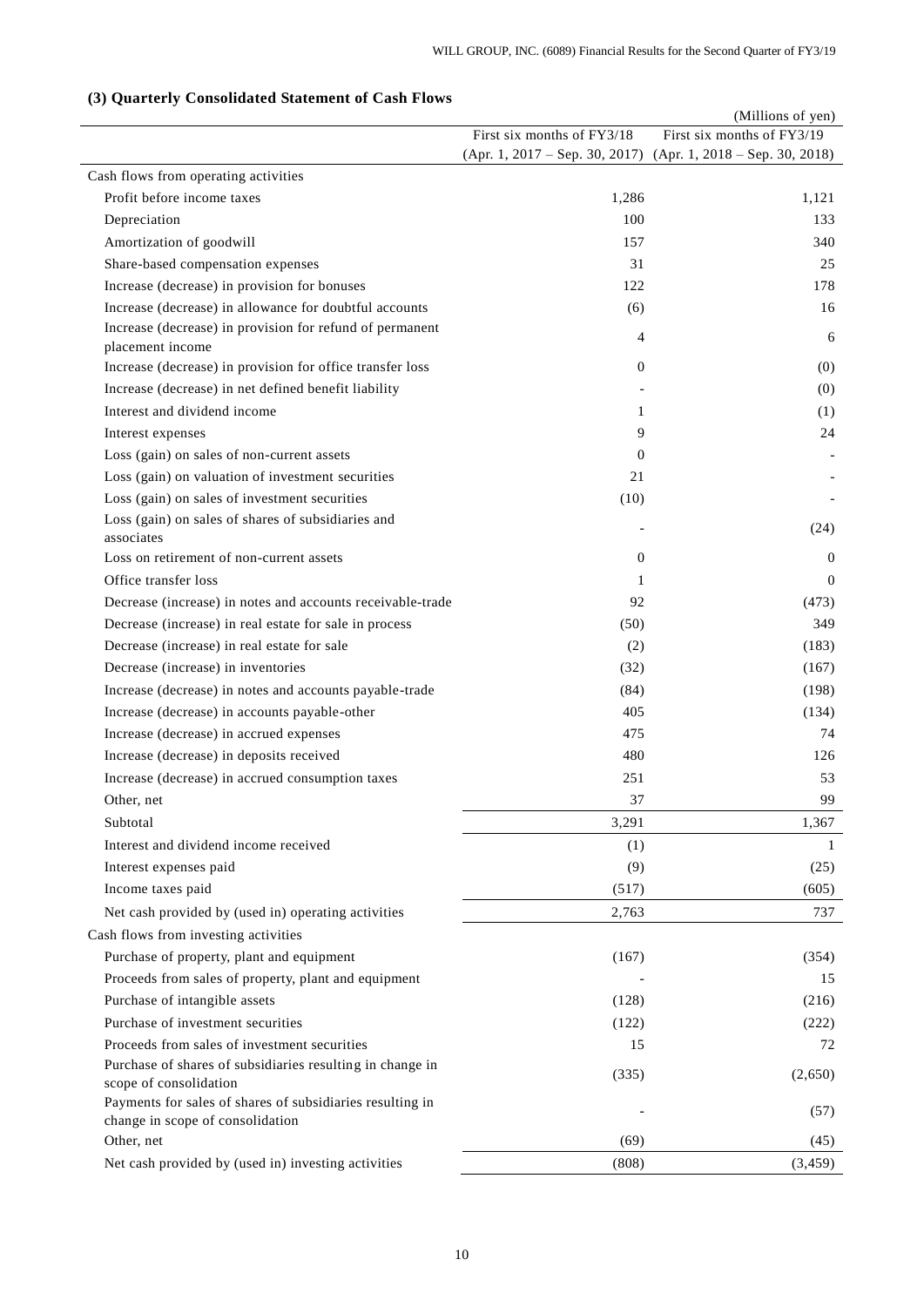|                                                                                                                           |                                  | (Millions of yen)                |
|---------------------------------------------------------------------------------------------------------------------------|----------------------------------|----------------------------------|
|                                                                                                                           | First six months of FY3/18       | First six months of FY3/19       |
|                                                                                                                           | $(Apr. 1, 2017 - Sep. 30, 2017)$ | $(Apr. 1, 2018 - Sep. 30, 2018)$ |
| Cash flows from financing activities                                                                                      |                                  |                                  |
| Net increase (decrease) in short-term loans payable                                                                       | (401)                            | (366)                            |
| Proceeds from long-term loans payable                                                                                     |                                  | 5,024                            |
| Repayments of long-term loans payable                                                                                     | (403)                            | (594)                            |
| Proceeds from disposal of treasury shares                                                                                 | 571                              |                                  |
| Purchase of treasury shares                                                                                               |                                  | (0)                              |
| Payments from changes in ownership interests in<br>subsidiaries that do not result in change in scope of<br>consolidation | (101)                            | (2,627)                          |
| Proceeds from issuance of shares resulting from exercise<br>of share acquisition rights                                   | 2,606                            | 12                               |
| Proceeds from issuance of share acquisition rights                                                                        | 4                                |                                  |
| Cash dividends paid                                                                                                       | (257)                            | (397)                            |
| Dividends paid to non-controlling interests                                                                               | (53)                             | (227)                            |
| Other, net                                                                                                                | (0)                              | $\theta$                         |
| Net cash provided by (used in) financing activities                                                                       | 1,965                            | 822                              |
| Effect of exchange rate change on cash and cash equivalents                                                               | 41                               | (11)                             |
| Net increase (decrease) in cash and cash equivalents                                                                      | 3,960                            | (1,910)                          |
| Cash and cash equivalents at beginning of period                                                                          | 3,627                            | 9,159                            |
| Cash and cash equivalents at end of period                                                                                | 7,587                            | 7,249                            |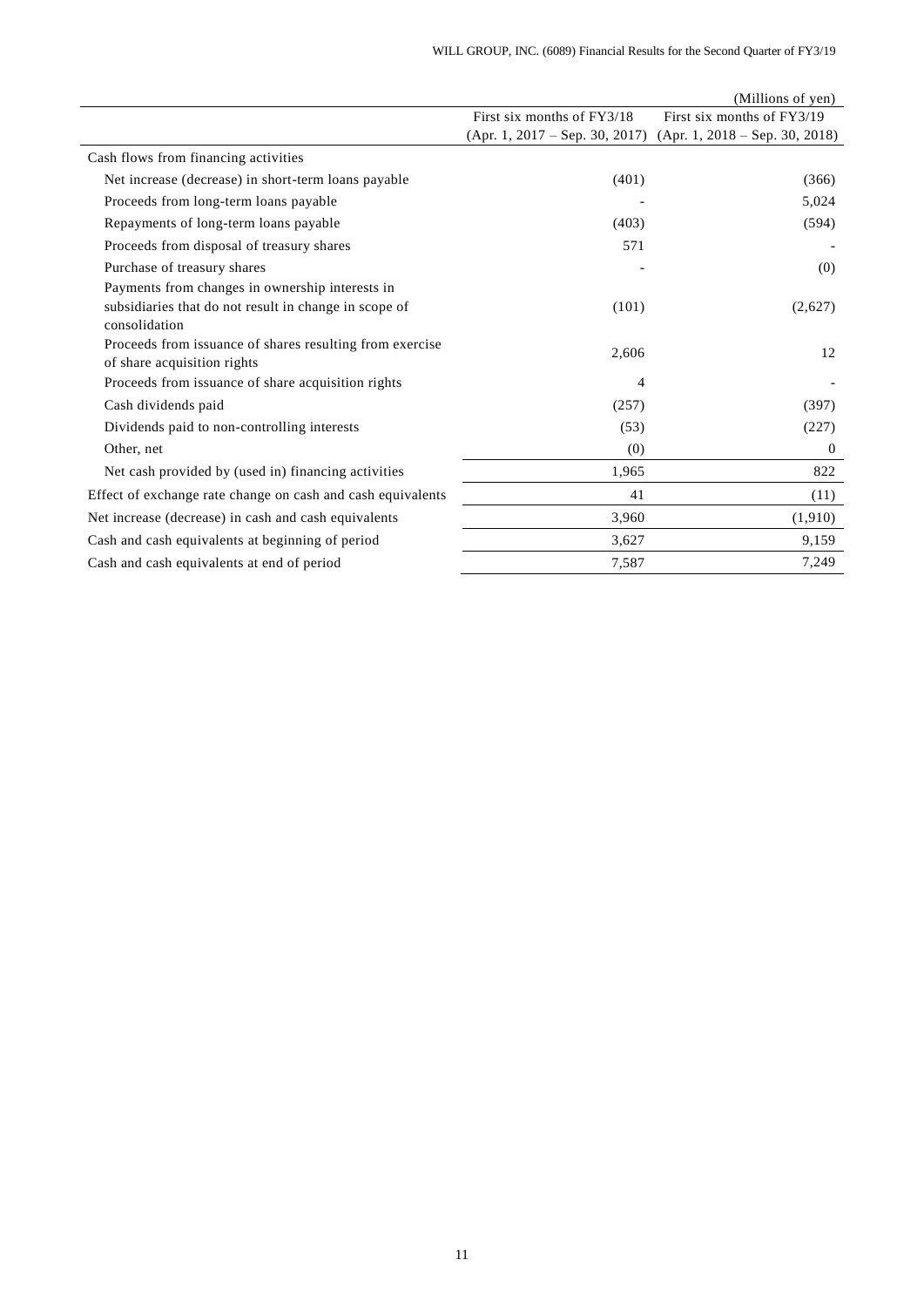## **(4) Notes to Quarterly Consolidated Financial Statements**

## **Going Concern Assumption**

Not applicable.

# **Significant Changes in Shareholders' Equity**

WILL GROUP has purchased additional shares of CreativeBank Inc., The Ethos Unit Trust, which are our consolidated subsidiaries, and seven other companies. As a result, capital surplus has decreased by 1,964 million yen during the first half of the current fiscal year.

## **Changes in Accounting Policies**

On April 1, 2018, WILL GROUP started applying the "Practical Solution on Transactions Granting Employees and Others Share Acquisition Rights, which Involve Considerations, with Vesting Conditions, etc." (Practical Issues Task Force (PITF) No. 36, January 12, 2018) and other accounting policies. When employees and others are granted share acquisition rights requiring a payment, WILL GROUP uses an accounting method that complies with the "Accounting Standard for Stock Options" (ASBJ Statement No. 8, December 27, 2005).

The application of PITF No. 36 is based on the transitional measures designated in Paragraph 10 (3) of PITF No. 36. For share acquisition rights requiring a payment that were granted to employees and others prior to the application of PITF No. 36, WILL GROUP is continuing to use the original accounting methods.

# **Changes in Accounting Policies that are Difficult to Distinguish from Changes in Accounting-based Estimates**

Changes in depreciation method of property, plant and equipment

WILL GROUP and some of its consolidated subsidiaries have changed the property, plant and equipment depreciation method. In prior years, these assets were depreciated using the declining-balance method. However, WILL GROUP and consolidated subsidiaries in Japan used the straight-line method for buildings and structures acquired on or after April 1, 2016. Beginning with the first quarter of the current fiscal year, the straight-line method is used for all depreciation.

Due to the increasing number of overseas subsidiaries of WILL GROUP, the decision to make this change was made for the consistency of accounting policies used by group companies and in order to more accurately show the actual utilization of property, plant and equipment so that this utilization is properly reflected in each fiscal year's income statement.

WILL GROUP expects that property, plant and equipment at group companies will be operated in consistent manner throughout the useful lives of these assets. As a result, the recognition of expenses in equal installments during the useful lives of these assets is an appropriate reflection of how property, plant and equipment are used. In addition, WILL GROUP believes that the use of the straight-line method more appropriately reflects results of operations from the standpoint of having expenses correspond to income. For these reasons, depreciation of property, plant and equipment has been changed from the declining-balance method to the straight-line method beginning with the first quarter of the current fiscal year.

This change in the depreciation method increased operating profit, ordinary profit and profit before income taxes in the first half by 40 million yen each.

## **Additional Information**

Starting with the beginning of the first quarter of the current fiscal year, WILL GROUP has applied the "Partial Amendments to Accounting Standard for Tax Effect Accounting" (ASBJ Statement No. 28, February 16, 2018) and other related pronouncements. Accordingly, deferred tax assets and deferred tax liabilities have been presented in the investments and other assets section and the non-current liabilities section of the balance sheet, respectively.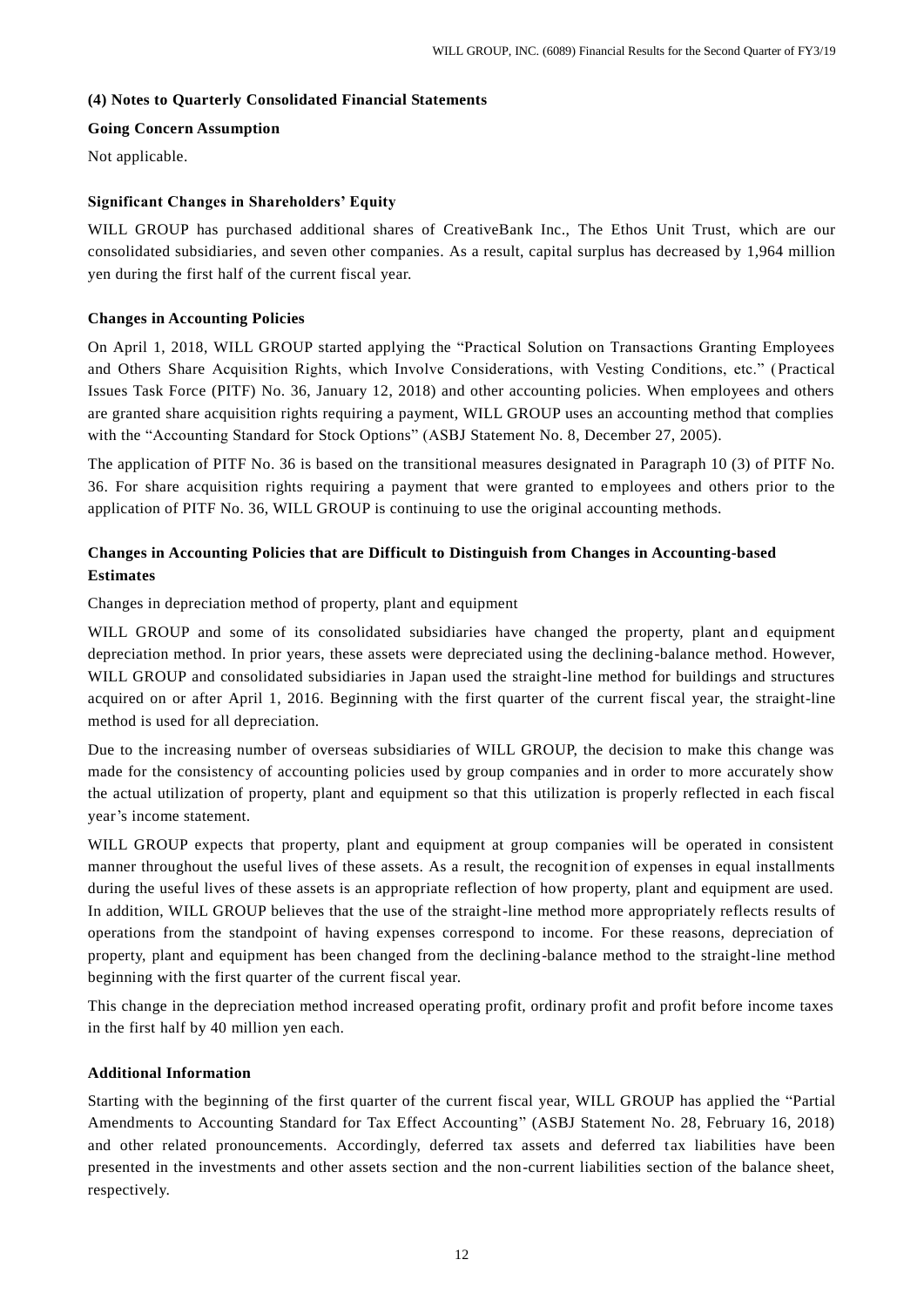## **Segment and Other Information**

Segment information

I. First six months of FY3/18 (Apr. 1, 2017 – Sep. 30, 2017)

1. Information related to net sales and profit or loss for each reportable segment

| (Millions of yen)                       |                    |                                                    |                |                 |                                |                                             |                |                    |        |                             |                                                                 |
|-----------------------------------------|--------------------|----------------------------------------------------|----------------|-----------------|--------------------------------|---------------------------------------------|----------------|--------------------|--------|-----------------------------|-----------------------------------------------------------------|
|                                         | Reportable segment |                                                    |                |                 |                                |                                             |                |                    |        |                             | Amounts<br>recorded in the                                      |
|                                         | Sales              | Call Center<br>Outsourcing Outsourcing Outsourcing | Factory        | Care<br>Support | Overseas<br>Human<br>Resources | <b>HR</b><br>Support for<br><b>Startups</b> | Total          | Others<br>(Note 1) | Total  | Adjust-<br>ment<br>(Note 2) | quarterly<br>consolidated<br>statement of<br>income<br>(Note 3) |
| Net sales                               |                    |                                                    |                |                 |                                |                                             |                |                    |        |                             |                                                                 |
| External sales                          | 10,426             | 8,392                                              | 7,661          | 3,350           | 5,210                          | 337                                         | 35,378         | 1,164              | 36,543 | ۰                           | 36,543                                                          |
| Inter-segment<br>sales and<br>transfers | $\Omega$           | ۰                                                  | $\overline{0}$ | ۰               | ۰                              |                                             | $\overline{0}$ | 2                  | 3      | (3)                         |                                                                 |
| Total                                   | 10.426             | 8,392                                              | 7,661          | 3,350           | 5,210                          | 337                                         | 35,379         | 1,167              | 36,546 | (3)                         | 36,543                                                          |
| Segment profit<br>$(\text{loss})$       | 907                | 425                                                | 420            | (40)            | 195                            | 115                                         | 2,023          | (79)               | 1,944  | (644)                       | 1,299                                                           |

Notes: 1. Others is a business segment not included in any of the reportable segments and mainly includes contract staffing of ALT<sub>s</sub>

2. The negative adjustment of 644 million yen to segment profit includes elimination of 5 million yen for inter-segment transactions and corporate expenses of minus 649 million yen that are not allocated to any of the reportable segments. Corporate expenses mainly consist of general and administrative expenses that are not attributable to any of the reportable segments.

3. Segment profit is adjusted to be consistent with operating profit recorded in the quarterly consolidated statement of income.

#### II. First six months of FY3/19 (Apr. 1, 2018 – Sep. 30, 2018)

1. Information related to net sales and profit or loss for each reportable segment

|                                         |                    |                                                    |              |                 |                                |                                |        |                    |        |                             | (Millions of yen)                                               |
|-----------------------------------------|--------------------|----------------------------------------------------|--------------|-----------------|--------------------------------|--------------------------------|--------|--------------------|--------|-----------------------------|-----------------------------------------------------------------|
|                                         | Reportable segment |                                                    |              |                 |                                |                                |        |                    |        | Amounts<br>recorded in the  |                                                                 |
|                                         | Sales              | Call Center<br>Outsourcing Outsourcing Outsourcing | Factory      | Care<br>Support | Overseas<br>Human<br>Resources | HR.<br>Support for<br>Startups | Total  | Others<br>(Note 1) | Total  | Adjust-<br>ment<br>(Note 2) | quarterly<br>consolidated<br>statement of<br>income<br>(Note 3) |
| Net sales                               |                    |                                                    |              |                 |                                |                                |        |                    |        |                             |                                                                 |
| External sales                          | 10.809             | 7.762                                              | 9.813        | 4,353           | 12.100                         | 536                            | 45,376 | 3,431              | 48,807 | ۰                           | 48,807                                                          |
| Inter-segment<br>sales and<br>transfers |                    | ۰                                                  | $\mathbf{0}$ | -               |                                |                                |        | 4                  | 5      | (5)                         |                                                                 |
| Total                                   | 10,811             | 7,762                                              | 9,813        | 4,353           | 12,100                         | 536                            | 45,377 | 3,436              | 48,813 | (5)                         | 48,807                                                          |
| Segment profit                          | 638                | 284                                                | 424          | 28              | 465                            | 134                            | 1,976  | 20                 | 1,997  | (904)                       | 1,092                                                           |

Notes: 1. Others is a business segment not included in any of the reportable segments and mainly includes contract staffing of ALT<sub>s</sub>.

2. The negative adjustment of 904 million yen to segment profit includes elimination of 3 million yen for inter-segment transactions and corporate expenses of minus 908 million yen that are not allocated to any of the reportable segments. Corporate expenses mainly consist of general and administrative expenses that are not attributable to any of the reportable segments.

3. Segment profit is adjusted to be consistent with operating profit recorded in the quarterly consolidated statement of income.

4. As stated in "Changes in Accounting Policies that are Difficult to Distinguish from Changes in Accounting-based Estimates" under the Notes section, WILL GROUP and some of its consolidated subsidiaries have changed the property, plant and equipment depreciation method. In prior years, these assets were depreciated using the declining-balance method. However, WILL GROUP and consolidated subsidiaries in Japan used the straight-line method for buildings and structures acquired on or after April 1, 2016. Beginning with the first quarter of the current fiscal year, the straight-line method has been used for all depreciation. The effect of this change was to increase segment profits for the Sales Outsourcing Business, the Call Center Outsourcing Business, the Factory Outsourcing Business, the Care Support Business, the Overseas Human Resources Business, and Others by 2 million yen, 1 million yen, 2 million yen, 2 million yen, 1 million yen, and 2 million yen, respectively, in the first half of the current fiscal year, compared with the previous method.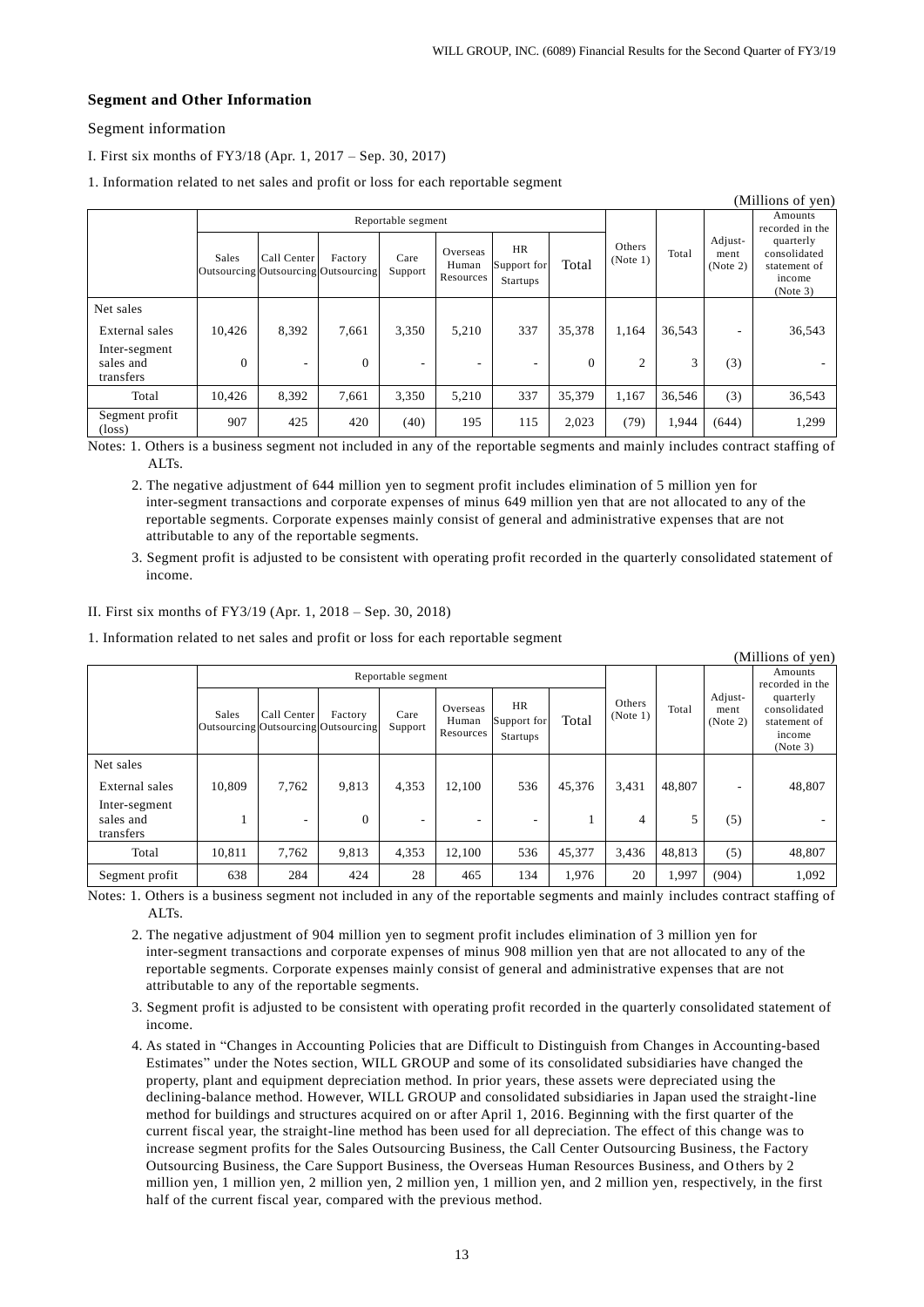2. Information related to revision to reportable segments

Categories used internally for managing performance were reexamined due to the increasing materiality of overseas operations. As a result, starting in the fiscal year that ended on March 31, 2018, the overseas human resources service business that was previously included in Others is a separate reportable segment called the "Overseas Human Resources Business."

In previous fiscal years, the HR Support Business for Startups, which includes the permanent placement of people in the Internet and IoT fields, was included in Others. Due to its increasing importance, the HR Support Business for Startups is a separate reportable segment beginning with the first quarter of the fiscal year ending on March 31, 2019 . In addition, due to an organizational change, the Office Temporary Staffing and Permanent Placement Business, which was included in Others, has been combined with the Call Center Outsourcing Business beginning with the first quarter of the fiscal year ending on March 31, 2019.

Prior-year segment information has been revised to reflect the new segment classification to permit comparisons.

3. Information related to impairment losses on non-current assets, goodwill, etc. for each reportable segment

Significant change in goodwill

In the Overseas Human Resources segment, Quay Appointments Pty Ltd and two other companies were included in the consolidation from the second quarter of the fiscal year ending on March 31, 2019. During the first half, this consolidation caused goodwill to increase by 249 million yen. The amount is calculated provisionally because the allocation of the acquisition cost has not been completed as of the end of the second quarter.

### **Business Combinations**

Business combination through acquisition

WILL GROUP purchased shares of Quay Appointments Pty Ltd, making this company a consolidated subsidiary.

(1) Summary of business combination

1) Acquired company and its business activities

Acquired company: Quay Appointments Pty Ltd and its two subsidiaries Business activities: Permanent placement and temporary staffing

2) Reasons for acquisition

WILL GROUP believes that the acquisition of Quay Appointments Pty Ltd will make it possible to strengthen and expand the Group's position in the human resources service domain in Oceania.

3) Acquisition date

September 30, 2018 (assumed acquisition date)

- 4) Legal form of acquisition Acquisition of shares with cash
- 5) Name of the acquired company after acquisition There is no change in the company's name.
- 6) Percentage of voting rights acquired 51%
- 7) Basis for choosing the acquiring company

Because Ethos Beathchapman Australia Pty Ltd, a consolidated subsidiary of WILL GROUP, purchased shares of Quay Appointments Pty Ltd with cash, and acquired 51% of its voting rights.

(2) Period of the acquired company's performance included in the quarterly consolidated statement of income for the period under review

As the assumed acquisition date is September 30, 2018, Quay Appointments Pty Ltd is included in only the consolidated balance sheet at the end of the second quarter and is not included in the first half consolidated statement of income.